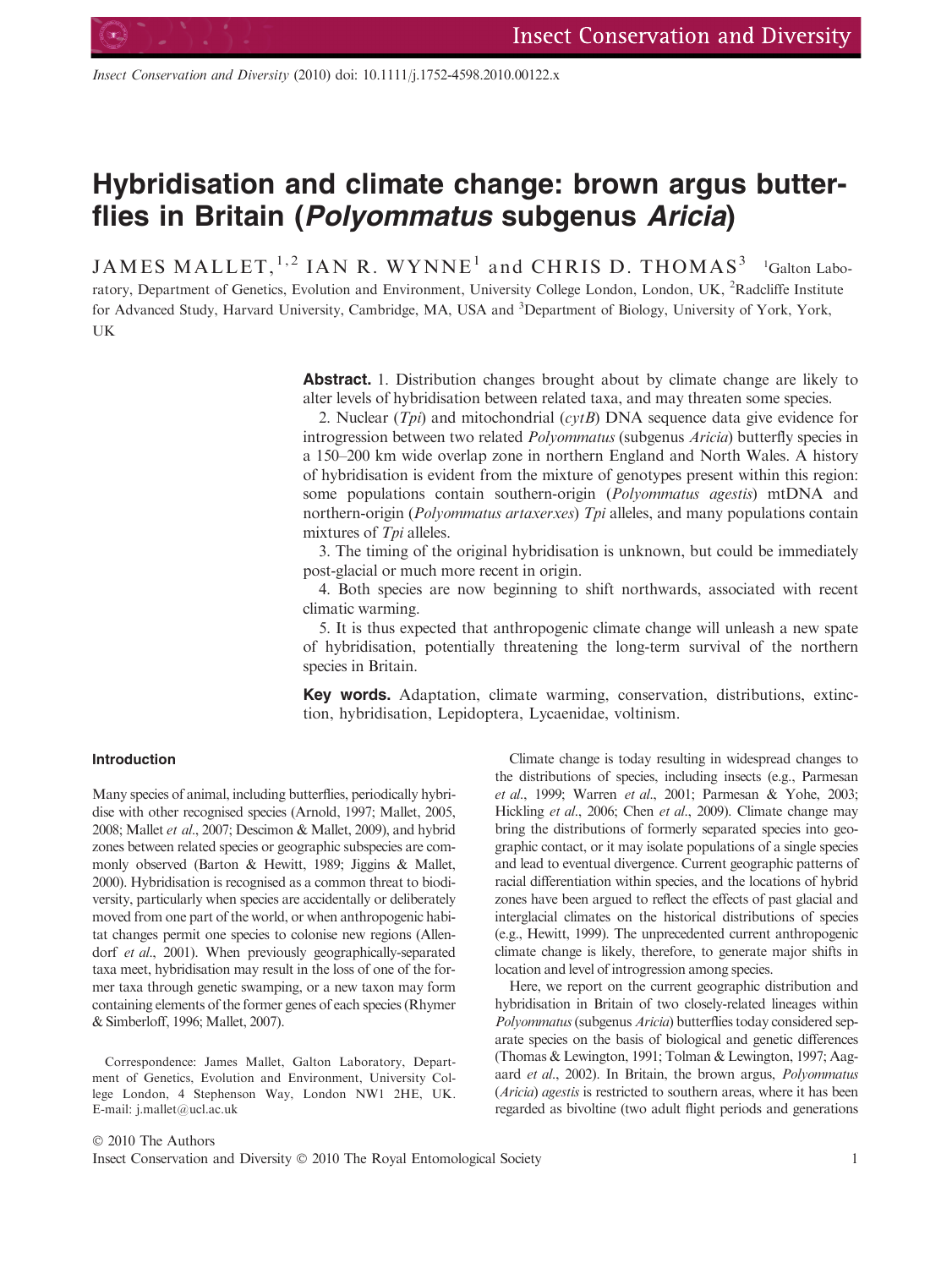per year). In contrast, the univoltine (with a single flight period) northern brown argus, Polyommatus (Aricia) artaxerxes, is considered restricted to northern England and Scotland. Molecular data from mtDNA and allozymes generally conformed with morphological information and voltinism, and clearly demonstrated two genetic lineages, both widely distributed across Europe. In Western Europe, the northern brown argus, P. artaxerxes, occurs in northern Britain and most of Scandinavia [Norway, Sweden, Jylland (Jutland) in Denmark], while the brown argus, P. agestis, occurs widely in southern and central Europe, as well as in southern Britain and southern Sweden, and also in Jylland, Denmark, where it is reported to overlap with P. artaxerxes (Aagaard et al., 2002). Although P. artaxerxes populations in the type locality, Scotland, have a distinct colour pattern (well-developed forewing medial white spot), they group genetically with northern English and mainland European P. artaxerxes populations (Aagaard et al., 2002) which often lack this spot. Polyommatus agestis in England is currently expanding northwards very rapidly (Asher *et al.*, 2001; Thomas et al., 2001; Fox et al., 2006). Meanwhile, P. artaxerxes, is starting to retreat northwards (Franco et al., 2006).

Colour pattern and host plant usage also vary between P. agestis and P. artaxerxes (e.g., Emmet & Heath, 1990; Thomas & Lewington, 1991; Dennis, 1992; Smyllie, 1996, 2010). There has been some question about the species assignments of some populations in northern England (Smyllie, 1996, 2010). All univoltine populations were assigned to P. artaxerxes in the first national butterfly distribution atlas (Heath et al., 1984), and the southernmost of these univoltine populations were referred to P. agestis in the second atlas (Asher et al., 2001). Our results here show that the distinction is somewhat arbitrary because nuclear genes within the northern England and North Wales populations originate from both species. Nonetheless, analyses of mtDNA show that the two forms are characterised by separate mitochondrial lineages, as well as by other genetic differences (below) that have been considered sufficient to support their status as separate species (Aagaard et al., 2002).

Here we employ DNA sequence data from a nuclear gene, Triose phosphate isomerase  $(Tpi)$ , to investigate potential introgression between these two taxa across a broad band in northern England. We discuss the species delimitation and conservation implications of these discoveries.

# Material and methods

Samples were collected from the British populations shown in Table 1. Voltinism of these populations was deduced from direct observation as well as Butterfly Monitoring Scheme transects available from each region.

Mitochondrial DNA data was taken from  $cytB$  sequences in a previous study (Aagaard et al., 2002), supplemented with new material amplified and sequenced according to those authors' protocols. Preliminary allozyme evidence suggested differentiation and potentially mixed populations in northern England for the enzyme locus Triose phosphate isomerase (Tpi) (Aagaard et al., 2002). We followed this lead and developed PCR primers for amplifying a diagnostic region of this locus in Polyommatus

(Aricia) (hereafter 'Aricia'). First, we used existing primers developed initially for Tpi in Heliothis virescens and Heliconius (Beltrán et al., 2002), in order to obtain DNA sequence information from Aricia. The resulting sequences were compared and aligned to complete Tpi gene sequences in GENBANK, consisting of human and Drosophila sequences, as well as those of two Lepidoptera, Heliconius and Heliothis. Tpi is usually sex-linked in Lepidoptera, and this proved to be the case also in Aricia. Therefore, to simplify sequencing and avoid ambiguous base calls or indel effects due to mixed haplotypes of different lengths in heterozygotes, we sequenced Tpi from hemizygous females only (in Lepidoptera, females are the heterogametic sex, giving effective haploidy for sex-linked loci). The first five exons of Tpi and intervening introns were sequenced by 'walking' along the gene from the region amplified by the generalized Lepidoptera primers. A region between exons 1 and 3, consisting of about 700–1100 bp was found to be diagnostic between the two species, and PCR primers were designed from the Aricia sequences: Daz (forward, in exon 1) ATGTCATTGCAGGTG GTAGTGGGAGT and EL (reverse, in exon 3) TCTGAACG-CAGAACAATCTTC. We have made available our new sequence information from these populations via Genbank accession nos. HQ117948-HQ117987 for cytB and HQ117988-HQ118099 for Tpi.

# **Results**

As already known (Aagaard et al., 2002), P. agestis and P. artaxerxes differ at a number of fixed sites in the mitochondrial locus cytB, giving on average a 4.0% difference between the species, compared with only 0.3% divergence within species (Fig. 1). At the nuclear  $Tpi$  locus, a 363 bp indel in intron 2 was found to differ between Highland Scotland and Southern English populations, with the inserted sequence present only in the Highlands. The two Tpi allelic types also differed at a number of fixed or nearly fixed sites, giving 1.8% divergence between northern and southern types, as compared with 0.5–0.6% divergence among alleles of the same type (Fig. 2). We scored populations for presence (long sequence) or absence (short) of the insertion at Tpi, as well as for the fixed sequence differences at cytB (Table 1).

The voltinism transition from two generations per year in the south to one per year in the north occurs to the south of the transition zone for mtDNA haplotypes (Fig. 3). Samples from many populations lying between the voltinism and mtDNA transition zones (and a few beyond) contained a mixture of southern and northern  $Tpi$  genotypes, or northern  $Tpi$  in specimens and populations containing southern mtDNA (Table 1, Fig. 3). In our samples, about half of the transitional populations in the North of England were fixed for agestis mtDNA haplotypes, the remaining being fixed for artaxerxes mtDNA; no mixed populations were found. The agestis-like mtDNA populations were also more likely to contain *agestis*-type *Tpi* alleles, although artaxerxes Tpi alleles were more common throughout the overlap zone. In North Wales, agestis mtDNA appeared to be fixed, but we found artaxerxes Tpi alleles in four populations, including both univoltine and bivoltine populations (Table 1).

#### © 2010 The Authors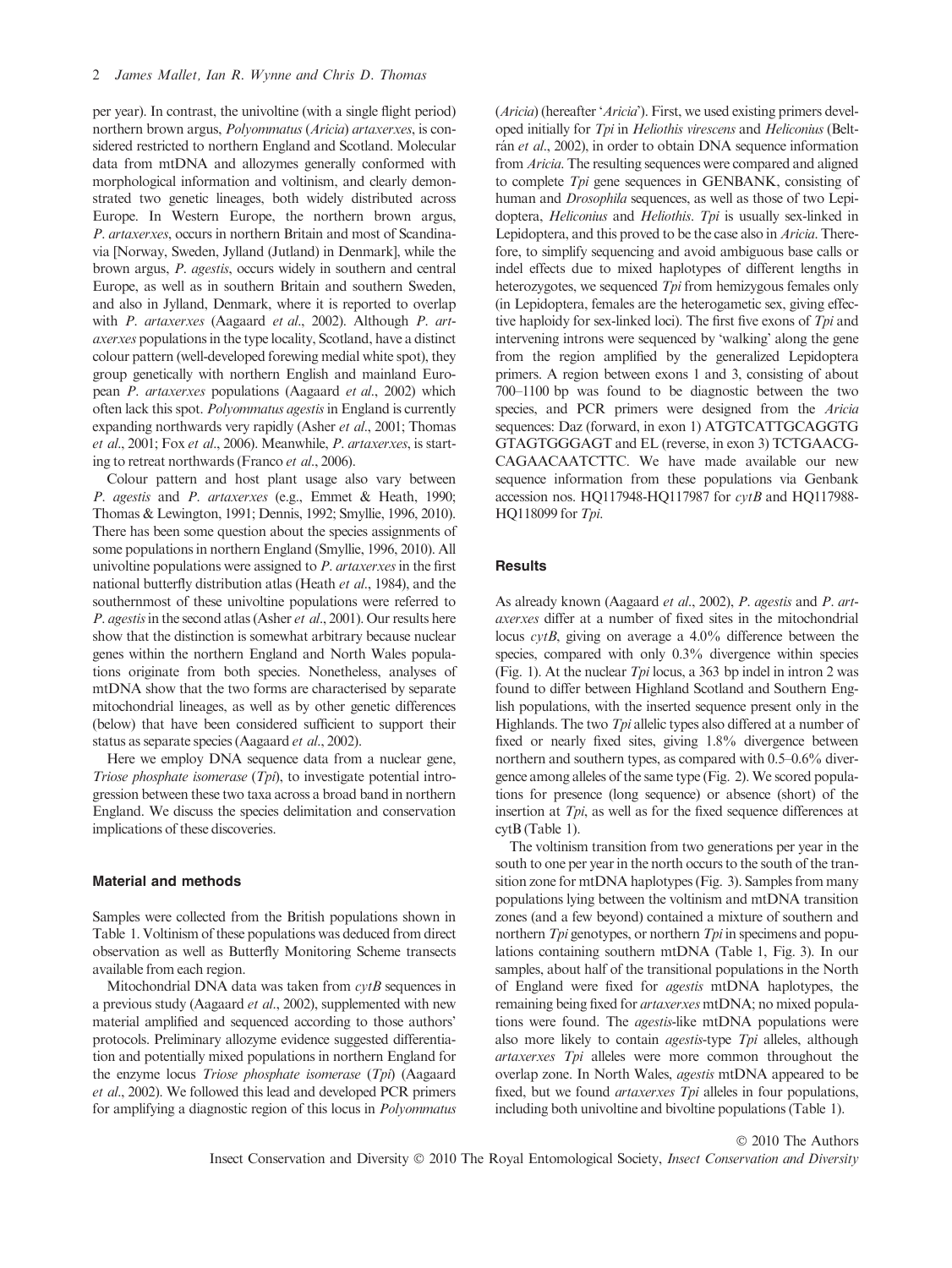Table 1. Collection sites and data summary for Polyommatus (Aricia) spp. in Britain. Values refer to numbers of individuals of each type, sampled in 1999 and 2000.

| Site                                    | Locality codes<br>for Genbank | OS Grid Ref.   | mtDNA<br>haplotype       |                          | Tpi intron 2<br>haplotype |                          |                   |
|-----------------------------------------|-------------------------------|----------------|--------------------------|--------------------------|---------------------------|--------------------------|-------------------|
|                                         |                               |                | north                    | south                    | long<br>(north)           | short<br>(south)         | Gens.<br>per year |
| Scotland (A. artaxerxes)                |                               |                |                          |                          |                           |                          |                   |
| Glen Fender                             | <b>GFR</b>                    | <b>NN 8967</b> | $\overline{\phantom{0}}$ | $\overline{\phantom{0}}$ | 4                         | $\boldsymbol{0}$         | 1                 |
| Creag Odhor                             | <b>COR</b>                    | <b>NN 8863</b> |                          | $\overline{\phantom{0}}$ | $\mathfrak{2}$            | $\boldsymbol{0}$         | 1                 |
| Tomdhu                                  | <b>TOM</b>                    | <b>NH 9720</b> |                          | $\overline{\phantom{0}}$ | 3                         | $\boldsymbol{0}$         | 1                 |
| Shandwick                               | <b>SHAN</b>                   | NH 8573        | $-$                      | $\overline{\phantom{0}}$ | 1                         | $\overline{0}$           | 1                 |
| Coupar Angus                            | <b>LBC</b>                    | NO 2734        | (10)                     | (0)                      | $\overline{c}$            | $\boldsymbol{0}$         | 1                 |
| Creag Dubh                              | <b>CDH</b>                    | NN 6795        |                          |                          | $\overline{c}$            | $\boldsymbol{0}$         | 1                 |
| Burn of Craig                           | <b>BOC</b>                    | NJ 4325        | $\equiv$                 | $\equiv$                 | 3                         | $\overline{0}$           | 1                 |
| Spittal of Glenshee                     | SOG                           | <b>NO 17</b>   |                          | $\overline{\phantom{0}}$ | $\mathfrak{2}$            | $\boldsymbol{0}$         | 1                 |
| Pinbain Burn                            | PBB                           | NX 1391        | $\overline{\phantom{a}}$ | $\equiv$                 | $\overline{c}$            | $\boldsymbol{0}$         | 1                 |
| William Hope                            | <b>WHP</b>                    | NT 4234        | $-$                      | $-$                      | $\mathfrak{2}$            | $\overline{0}$           | 1                 |
| Northern England (overlap)              |                               |                |                          |                          |                           |                          |                   |
| Warton Crag (H)                         | WC                            | SD 4972        | $\mathbf{1}$             | $\boldsymbol{0}$         | 3                         | $\overline{2}$           | 1                 |
| Gait Barrow                             | <b>GBW</b>                    | SD 4877        | $\mathbf{1}$             | $\theta$                 | $\mathbf{1}$              | $\boldsymbol{0}$         | 1                 |
| Whitbarrow                              | ÷                             | SD 48          | (7)                      | (0)                      | ÷                         | $\overline{\phantom{0}}$ | 1                 |
| Arnside Knott                           | Ľ.                            | SD 47          | (10)                     | (0)                      | ÷                         | $\equiv$                 | 1                 |
| Smardale Gill                           | $\overline{\phantom{0}}$      | <b>NY 70</b>   | (14)                     | (0)                      | $-$                       | $\overline{\phantom{0}}$ | 1                 |
| Thrislington                            | TP                            | NZ 3132        | 4(10)                    | 0(0)                     | 10                        | $\boldsymbol{0}$         | 1                 |
| Kettlewell                              | <b>KET</b>                    | SD 97          | $\mathbf{1}$             | $\overline{0}$           | 4                         | $\boldsymbol{0}$         | 1                 |
| Cressbrook Dale (H)                     | <b>CBD</b>                    | SK 1773        | 0(0)                     | 3(8)                     | 4                         | $\overline{2}$           | $1*$              |
| Coombs Dale (H)                         | <b>CMD</b>                    | SK 2174        | (0)                      | 2(9)                     | 4                         | 1                        | $1*$              |
| Lathkill Dale (H)                       | <b>LKD</b>                    | SK 1865        | $\boldsymbol{0}$         | $\mathfrak{2}$           | 5                         | $\boldsymbol{0}$         | $1*$              |
| Ellerburn Bank                          | <b>ELB</b>                    | SE 8584        | $\overline{0}$           | 5                        | $\overline{0}$            | $\mathfrak{2}$           | $1*$              |
| Ashberry (H)                            | <b>ASH</b>                    | SE 5685        | $\boldsymbol{0}$         | 3                        | 5                         | $\boldsymbol{0}$         | $1*$              |
| Cowlam                                  | <b>CWM</b>                    | SE 96          | $\overline{0}$           | 6                        | $\boldsymbol{0}$          | 3                        | $1*$              |
| Fordon (H)                              | <b>FDBC</b>                   | TA 0475        | (0)                      | 7(10)                    | $\mathbf{1}$              | 3                        | $1*$              |
| North Wales (overlap)                   |                               |                |                          |                          |                           |                          |                   |
| Mariandyrys (H)                         | MD                            | SH 6081        | $\overline{\phantom{0}}$ | $\overline{\phantom{0}}$ | 1                         | 3                        | 2                 |
| Penmon Quarry                           | PQ                            | SH 6381        | $\overline{\phantom{0}}$ | $\overline{\phantom{0}}$ | $\mathbf{0}$              | $\mathfrak{2}$           | $\overline{c}$    |
| Great Orme                              | GOa                           | SH 7683        | $\overline{0}$           | 3                        | $\boldsymbol{0}$          | $\overline{c}$           | $\overline{c}$    |
| Marle Hall Woods                        | <b>MHW</b>                    | SH 8078        | (0)                      | 3(9)                     | $\mathbf{0}$              | 3                        | $\mathfrak{2}$    |
| Llanwstenin                             | LN                            | SH 8279        | $\qquad \qquad -$        | $\overline{\phantom{0}}$ | $\mathbf{0}$              | $\overline{2}$           | $\overline{2}$    |
| Pennycordynn-bach                       | $\equiv$                      | SH 9175        | (0)                      | (10)                     | ÷                         | -                        | $\overline{2}$    |
| Bryn Meiriadog                          | <b>BM</b>                     | SJ 0172        | $\overline{\phantom{0}}$ | $\overline{\phantom{0}}$ | $\overline{2}$            | $\boldsymbol{0}$         | $\overline{2}$    |
| Graig Tremeirchion                      | <b>GT</b>                     | SJ 0872        | $\theta$                 | 2                        | $\mathbf{0}$              | $\overline{2}$           | 1                 |
| Gop Hill                                | <b>GH</b>                     | SJ 0980        | $-$                      | $\overline{\phantom{0}}$ | $\boldsymbol{0}$          | $\mathbf{1}$             | 1                 |
| Graig Fawr (H)                          | <b>GF</b>                     | SJ 0580        | $\overline{\phantom{0}}$ | -                        | $\mathbf{1}$              | $\mathbf{1}$             | 1                 |
| Lixwm(H)                                | LX                            | SJ 1771        | $\theta$                 | $\mathbf{1}$             | 1                         | $\mathbf{1}$             | 1                 |
| Loggerheads                             | <b>LOG</b>                    | SJ 2063        | $\overline{\phantom{0}}$ |                          | $\overline{0}$            | $\mathbf{1}$             | 1                 |
| Eryrys                                  | EP                            | SJ 2057        |                          | $\qquad \qquad -$        | $\boldsymbol{0}$          | $\overline{2}$           | 1                 |
| Castle Woods                            | <b>CW</b>                     | SJ 1156        |                          | $\equiv$                 | $\theta$                  | $\mathbf{1}$             | $\mathbf{1}$      |
| Southern & Eastern England (A. agestis) |                               |                |                          |                          |                           |                          |                   |
| Kirby on Bain                           | KOB                           | TF 2361        |                          | $\overline{\phantom{0}}$ | $\mathbf{0}$              | 4                        | 2                 |
| Skippingdale                            | SKP                           | SE 8712        |                          | $\overline{\phantom{0}}$ | $\mathbf{0}$              | 4                        | $\overline{2}$    |
| Whisby Nature Park                      | <b>WNP</b>                    | SK 9166        | $\boldsymbol{0}$         | $\mathbf{1}$             | $\boldsymbol{0}$          | 1                        | $\overline{c}$    |
| Santon Downham                          | <b>SDM</b>                    | TL 8288        |                          |                          | $\mathbf{0}$              | 4                        | $\sqrt{2}$        |
| <b>Aldbury Nowers</b>                   | AN                            | TL 3517        | $-$                      | $\overline{\phantom{0}}$ | $\mathbf{0}$              | 5                        | $\mathbf{2}$      |
| Holkham                                 | <b>HLK</b>                    | <b>TF 84</b>   | $\boldsymbol{0}$         | $\mathbf{1}$             | $\boldsymbol{0}$          | 4                        | $\sqrt{2}$        |
| Therfield Heath                         | TH                            | TL 3440        | $\boldsymbol{0}$         | 3                        | $\mathbf{0}$              | 3                        | $\sqrt{2}$        |
| Harmer Green                            | <b>HARM</b>                   | TL 2516        | $\equiv$                 | $=$                      | $\mathbf{0}$              | $\mathfrak{2}$           | $\sqrt{2}$        |
| Daneway Banks                           | $\equiv$                      | SO 90          | (0)                      | (7)                      |                           |                          | $\mathbf{2}$      |
| Albury                                  | ALB                           | SP 60          | $\boldsymbol{0}$         | 1                        |                           | $\overline{\phantom{0}}$ | $\overline{c}$    |
| Dancers End                             | $\overline{\phantom{0}}$      | SP 90          | (0)                      | (7)                      |                           |                          | $\overline{2}$    |
|                                         |                               |                |                          |                          |                           |                          |                   |

© 2010 The Authors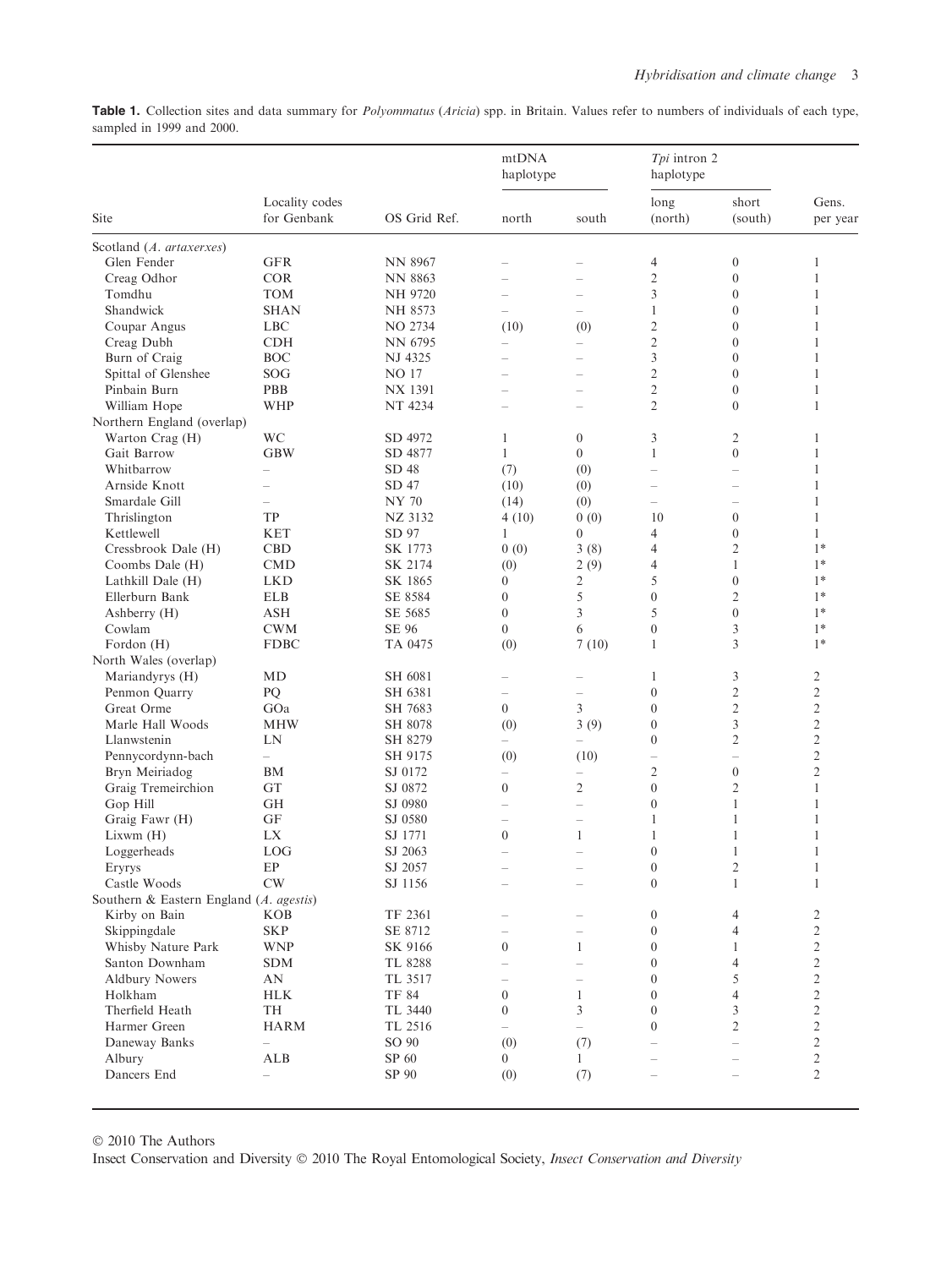| Table 1. Continued. |  |
|---------------------|--|
|---------------------|--|

| <b>Site</b>             | Locality codes<br>for Genbank | OS Grid Ref. | mtDNA<br>haplotype |       | Tpi intron 2<br>haplotype |                  |                   |
|-------------------------|-------------------------------|--------------|--------------------|-------|---------------------------|------------------|-------------------|
|                         |                               |              | north              | south | long<br>(north)           | short<br>(south) | Gens.<br>per year |
| Swyncombe Down          | <b>SWYN</b>                   | SU 6791      | $\theta$           |       | $\theta$                  | ◠                | $\sim$            |
| Magdelen Hill           | <b>MAG</b>                    | SU 5029      |                    |       | $\theta$                  |                  |                   |
| Beacon Hill             | <b>BCH</b>                    | SU 6022      |                    |       | $\theta$                  |                  |                   |
| Detling                 | D                             | TO 7959      |                    |       | $\theta$                  |                  |                   |
| Lydden Down             | LD                            | TR 2745      |                    |       | $\theta$                  |                  |                   |
| Sandwich Dunes          | <b>SD</b>                     | TR 3557      |                    |       | $\theta$                  |                  |                   |
| <b>Braunton Burrows</b> | <b>BBW</b>                    | SS 4635      |                    |       | $\theta$                  |                  |                   |
| Penhale Sands           | <b>PHS</b>                    | SW 7756      |                    |       | $\theta$                  | 3                | ↑                 |

(H) = hybrid populations having different geographic origins of mtDNA vs. Tpi haplotypes, or of mixed Tpi haplotype ancestry. Numbers of mtDNA haplotypes in parentheses indicate additional records from Aagaard et al. (2002).

 $1*$  = Partial second generation, late in the year, reported in some years in the regions containing these sites (Asher *et al.*, 2001).

#### **Discussion**

The results show a broad 150–200 km band of populations of Aricia in northern England and northeast Wales where a mixture of Tpi haplotypes are found (Fig. 3, Table 1). This occurs in precisely the area where intermediate colour patterns have been observed, i.e. in the northern part of the range traditionally considered part of *P. agestis*, where this normally bivoltine



 $0.01$ 

Fig. 1. Neighbour-joining tree of representative mitochondrial  $cytB$  sequences. The figure shows the strong differences among artaxerxes-type (lower branch on tree) and agestis-type (upper branch) haplotypes. The haplotypes labelled agestis and artaxerxes from Scandinavia are haplotypes 1 and 5 (respectively) from Aagaard et al. (2002). Letter codes for populations as in Table 1. The scale bar represents fractional divergence per base pair ('p-distance'), and figures alongside branches show bootstrap probabilities of those branches.

species is univoltine (Emmet & Heath, 1990; Dennis, 1992; Smyllie, 1996, 2010; Asher et al., 2001; Aagaard et al., 2002), or, as in N. Wales, where there are both univoltine and bivoltine populations (Wynne et al., 2003; Burke et al., 2005). In these populations, almost any combination of mitochondrial and nuclear haplotypes and voltinism may be present (Table 1). Most sites where mixed Tpi haplotypes are present have P. agestis mtDNA haplotypes, although some populations in NW England have P. artaxerxes mtDNA haplotypes (Warton Crag to Thrislington; Table 1).

It seems most likely that hybridisation and mutual introgression between the two taxa explain these patterns. Allozyme analyses of Tpi had previously shown some evidence of nuclear⁄mitochondrial mismatch (Aagaard et al., 2002). However, in that study, the conclusion was only: 'whether or not the UK Peak District populations are of hybrid origin awaits a more detailed study.' The current data confirms the hypothesis, then considered unlikely, of introgression between the two species in Northern England, and extends the conclusion to North Wales where voltinism is variable (Wynne et al., 2003; Burke et al., 2005).

The timing of past introgression is unknown. Virtually all land currently occupied by 'pure' British P. artaxerxes, and much of that occupied by populations of hybrid origin lay under ice at the Last Glacial Maximum, around 20 000 years ago (Mangerud *et al.*, 2004). Thus, the oldest likely date for the current position of the hybrid populations would be around 11 500 years ago, following rapid warming at the glacial-Holocene transition. The youngest possible date is limited by historical recording; the broad-scale distribution of P. artaxerxes⁄ agestis populations in northern England and Wales has apparently been fairly stable for at least 100 years (Heath et al., 1984; Asher et al., 2001). These hybrid populations were geographically disjunct from 'pure' populations of both P. artaxerxes and P. agestis throughout the 20th Century (Heath et al., 1984; Asher *et al.*, 2001), so little or no gene flow should have taken place during this period. We suspect that the populations of hybrid origin arose hundreds and quite likely thousands of years ago.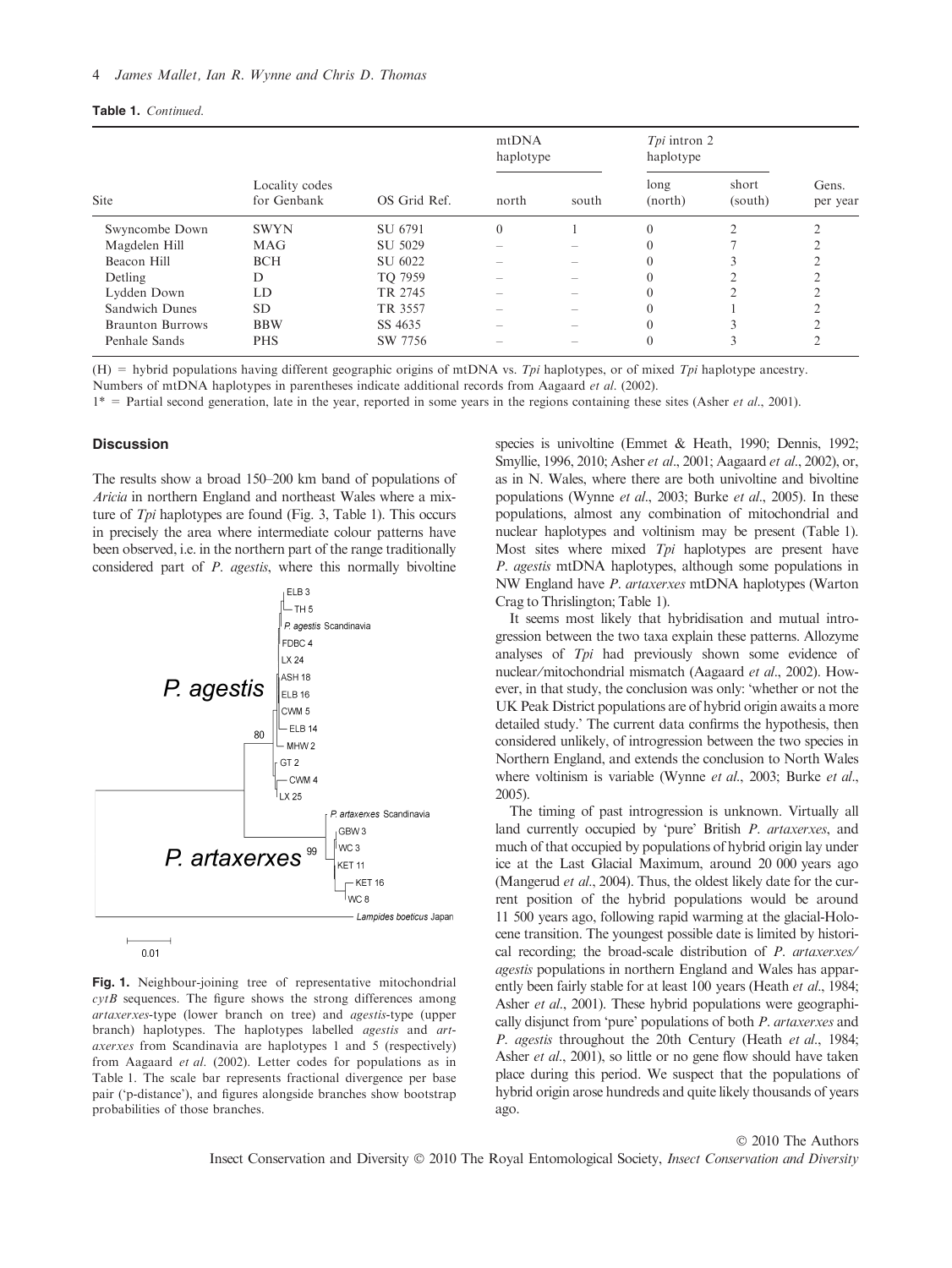

In view of our evidence for extensive past genetic interchange, with little sign of multiple locus bimodality in the transition zone, one could argue that the northern brown argus (artFig. 2. Neighbour-joining tree of representative nuclear Tpi sequences. The figure shows diagnostic sequence differences within and among artaxerxes (long intron 2, lower branch on tree) and agestis (short intron 2, upper branch) sequences; the indel itself is excluded from tree reconstruction. Polymorphisms for northern and southern alleles are also shown within some populations (e.g. CMD, MD, WC). Letter codes for populations as in Table 1. The scale bar represents fractional divergence per base pair ('p-distance'), and the figure alongside the branch shows the bootstrap probability of that branch.

axerxes) and brown argus (agestis) should again be considered conspecific under the traditional biological species concept: interbreeding between taxa has given rise to viable hybrid populations in Britain. A similar conclusion would result under a genotypic cluster delimitation because *artaxerxes* and *agestis* fail to show a bimodal distribution where they overlap in Britain (Jiggins & Mallet, 2000; Descimon & Mallet, 2009). On the other hand, *P. artaxerxes* and *P. agestis* populations are reported to remain distinct where they overlap in Jylland, Northern Denmark (Aagaard et al., 2002) and in Lithuania (Tolman & Lewington, 1997), suggesting that genotypic bimodality may occur in some contact zones. It is possible that the P. artaxerxes and P. agestis lineages vary in whether they meet biological species or genotypic cluster criteria for species in different geographic regions.

Those adopting a phylogenetic perspective on species (Cracraft, 1989) may in any case prefer to retain the two taxa as separate species, especially given the extensive differences between the pure forms in molecular haplotypes,  $Tpi$  alleles, voltinism, colour pattern, and host plant usage (e.g., Emmet & Heath, 1990; Dennis, 1992; Aagaard et al., 2002; Isaac et al., 2004). We make no firm recommendations for species delimitation here; instead, we argue that the focus of biodiversity conservation should be on endangered groups of organisms at any taxonomic level from populations to phyla, depending on biological distinctness. In the present case, it seems clear that *P. artaxerxes* in Britain is an endangered, morphologically, ecologically and genetically distinct taxon worthy of conservation interest, regardless of formal taxonomic status.

Taxonomically, and from the perspective of conservation designation, it is not possible to identify to which species each population belongs in the North Wales and Northern England zones of introgression because they contain a mixture of northern- and southern-origin genes. This appears inconvenient since the localised northern species, P. artaxerxes, is designated as a conservation priority (Biodiversity Action Plan species), whereas the more widespread and expanding southern species, P. agestis, is not. An alternative, which we favour, is to consider the introgressed populations a natural and probably ancient phenomenon. Thus the zone of introgression itself could be considered endangered (see below), and worthy of consideration for conservation. However, there may be some difficulty of achieving this under current legislation.

Bivoltine P. agestis in England have colonised northwards by approximately 200 km since around 1980, during recent regional warming (Asher et al., 2001; Thomas et al., 2001; Fox et al., 2006). The northernmost front of the expanding

#### © 2010 The Authors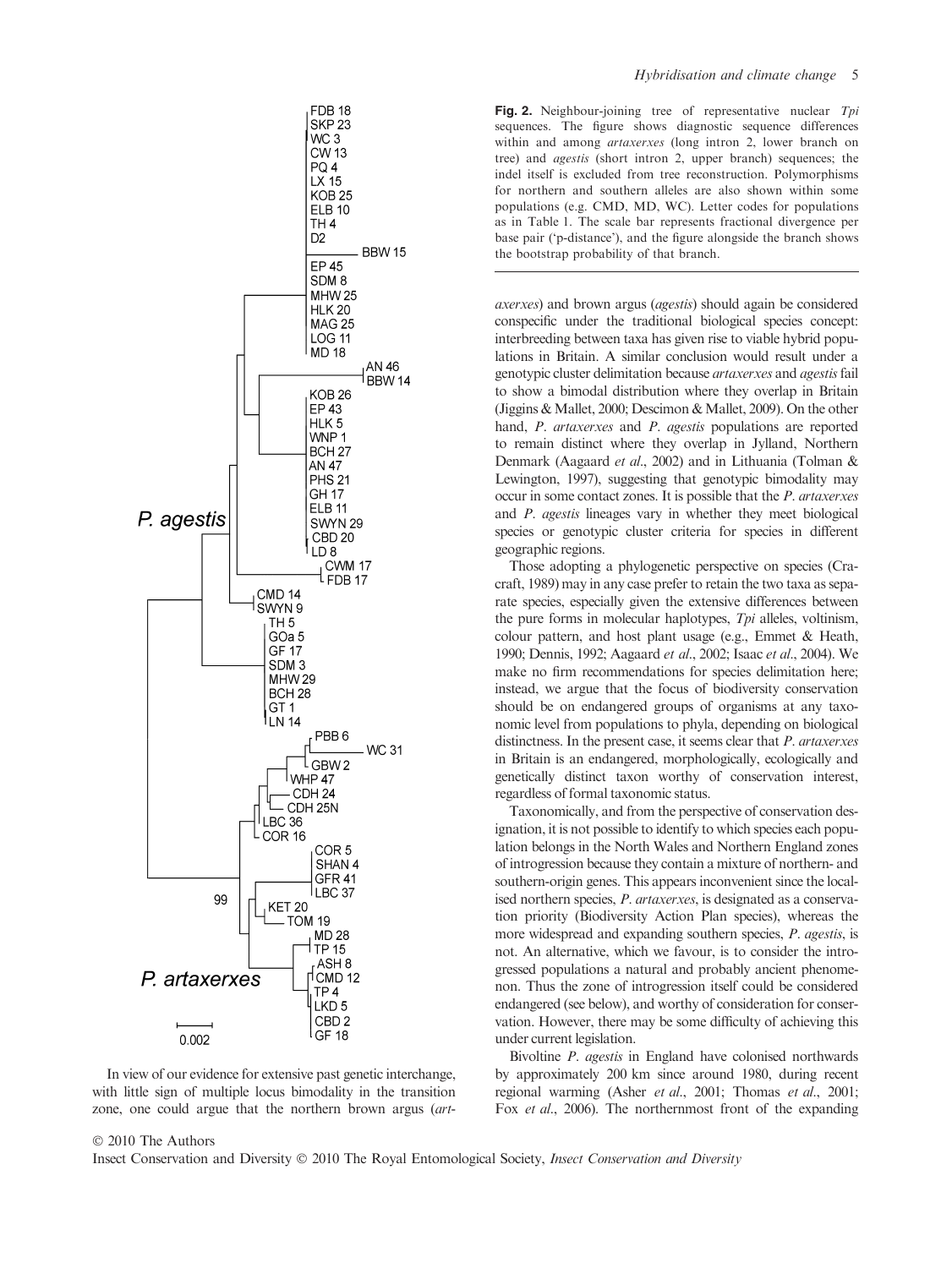

Fig. 3. Distribution of  $Tpi$  length variants for British populations of Polyommatus (Aricia). Pie charts show proportions of individuals from different populations with long (artaxerxes-type) and short (agestistype) intron 2 lengths. The northern of the two lines shows the transition from artaxerxes-type mtDNA in the north to agestis-type mtDNA to the south. The southern line shows the transition in generation number; univoltine populations to the north of the line, and bivoltine to the south. Small black circles represent  $10 \text{ km} \times 10 \text{ km}$  grid Ordnance Survey grid squares with Aricia records.

bivoltine populations is now further north than the southernmost hybrid univoltine populations. Hybrid-origin and apparently pure agestis populations are now within a few tens of kilometres of one another. The older hybrid zone, which may date from relatively warm periods earlier within the Holocene, appears to be about to be re-activated. Southern bivoltine forms shifted northwards by 150 km in eastern England between 1970–1982 and 1995–1999 (Asher et al., 2001), at a rate of 5–10 km per year. If this rate of spread continues, the whole area currently containing hybrid populations is likely to experience renewed introgression within another few decades, and there may be few if any 'pure' artaxerxes populations remaining in Britain by around 2100.

Considered from a global conservation perspective, the eventual loss of the northern species from Britain (perhaps with some remnant *artaxerxes* genes within predominantly agestis-like populations) is not necessarily a problem provided that artaxerxes is capable of surviving further north in Scandinavia or in high mountains elsewhere, where it already occurs. However, globally, there are many species restricted to localised areas (e.g., mountains) that could potentially suffer complete extinction in the face of increased introgression from warmer-adapted taxa. Were P. artaxerxes restricted to Britain (it is not), it might well be facing complete extinction through this process. In addition, the distinctive British form or subspecies, P. artaxerxes artaxerxes, characterised by a well-developed forewing medial white spot, will probably become extinct.

Recent conservation interest has placed considerable emphasis on attempting to increase rates of spread and assisted colonization to enable them to adjust their distributions to climate change (e.g., Hunter, 2007; Hoegh-Guldberg et al., 2008), and this is potentially beneficial for habitat-restricted species whose expansions are thereby facilitated. However, the consequences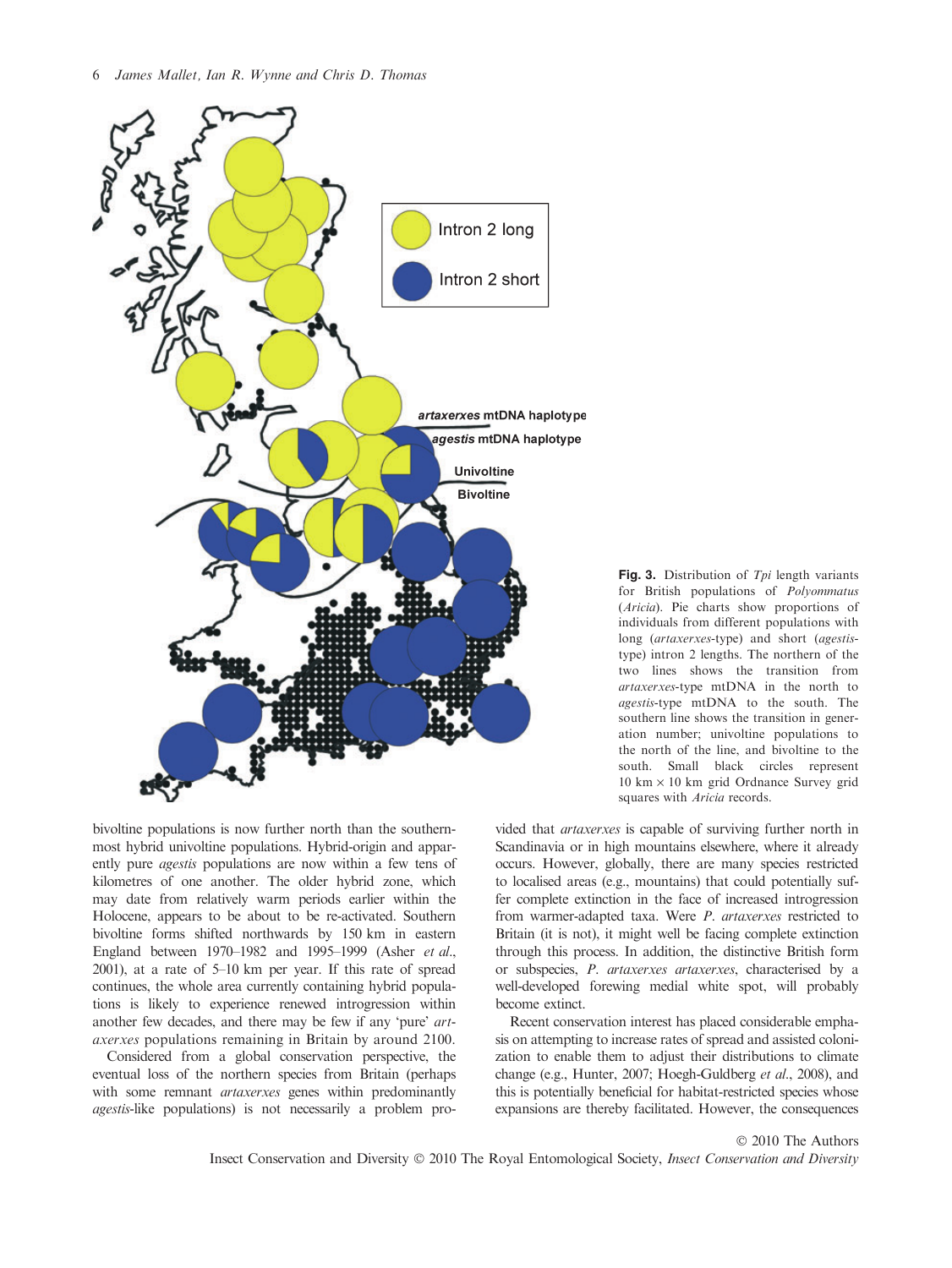for hybridisation are uncertain, and may include the passage of beneficial genes from one taxon to another, creation of a hybrid swarm, the formation of new hybrid species, or the elimination of one of the taxa. The last of these is a potential cause for concern. For species that experience increased introgression as a result of the expansion of related taxa, the consequences may be negative or even fatal. Helping P. agestis to spread northwards within Britain would likely speed the demise of P. artaxerxes within Britain. Thus, the development of biodiversity adaptation strategies in the face of climate change requires considerable care.

#### Acknowledgements

We thank the many individuals, land owners and organisations who gave permission for the collection of specimens, NERC (EDGE) for funding, and EDGE collaborators David Blakeley, Steve Burke, Andrew Pullin, Fraser Simpson and Dale Taneyhill. We also thank Kanchon Dasmahapatra for a critique of the manauscript.

### **Note**

The molecular work described here was carried out by Ian Wynne. However, neither of the other two authors has been able to make contact with Wynne for several years, in spite of extensive efforts. Therefore, the data was analysed and written up by James Mallet and Chris Thomas on the basis of files left by Wynne on computer disks in Mallet's UCL laboratory. We publish this paper under Wynne's authorship because we believe that he would have wanted to see these novel findings made public in a forum such as this journal.

#### **References**

- Aagaard, K., Hindar, K., Pullin, A.S., James, C.H., Hammarstedt, O., Balstad, T. & Hanssen, O. (2002) Phylogenetic relationships in brown argus butterflies (Lepidoptera: Lycaenidae: Aricia) from north-western Europe. Biological Journal of the Linnean Society, 75, 27–37.
- Allendorf, F.W., Leary, R.F., Spruell, P. & Wenburg, J.K. (2001) The problems with hybrids: setting conservation guidelines. Trends in Ecology and Evolution, 16, 613–622.
- Arnold, M.L. (1997) Natural Hybridisation and Evolution. Oxford University Press, Oxford, UK.
- Asher, J., Warren, M., Fox, R., Harding, P., Jeffcoate, G. & Jeffcoate, S. (2001) The Millennium Atlas of Butterflies in Britain and Ireland. Oxford University Press, Oxford, UK.
- Barton, N.H. & Hewitt, G.M. (1989) Adaptation, speciation and hybrid zones. Nature, 341, 497–503.
- Beltrán, M., Jiggins, C.D., Bull, V., Linares, M., Mallet, J., McMillan, W.O. & Bermingham, E. (2002) Phylogenetic discordance at the species boundary: comparative gene genealogies among rapidly radiating Heliconius butterflies. Molecular Biology and Evolution, 19, 2176–2190.
- Burke, S., Pullin, A.S., Wilson, R.J. & Thomas, C.D. (2005) Selection for discontinuous life-history traits along a continu-

ous thermal gradient in the butterfly Aricia agestis. Ecological Entomology, 30, 613–619.

- Chen, I.C., Shiu, H.J., Benedick, S., Holloway, J.D., Chey, V.K., Barlow, H.S., Hill, J.K. & Thomas, C.D. (2009) Elevation increases in moth assemblages over 42 years on a tropical mountain. Proceedings of the National Academy of Sciences of the United States of America, 106, 1479–1483.
- Cracraft, J. (1989) Speciation and its ontology: the empirical consequences of alternative species concepts for understanding patterns and processes of differentiation. Speciation and its Consequences (ed. by D. Otte and J.A. Endler), pp. 28–59. Sinauer Associates, Sunderland, Massachusetts.
- Dennis, R.L.H. (1992) An evolutionary history of British butterflies. The Ecology of Butterflies in Britain (ed. by R.L.H. Dennis), pp. 217–245. Oxford Science Publications, Oxford, UK.
- Descimon, H. & Mallet, J. (2009) Bad species. Ecology of Butterflies in Europe (ed. by J. Settele, T.G. Shreeve, M. Konvicka and H. Van Dyck), pp. 219–249. Cambridge University Press, Cambridge, UK.
- Emmet, A.M. & Heath, J. (1990) The Butterflies of Great Britain and Ireland. Harley Books, Colchester, UK.
- Fox, R., Asher, J., Brereton, T., Roy, D. & Warren, M.S. (2006) The State of Butterflies in Britain and Ireland. Pisces Publications, Oxford, UK.
- Franco, A.M.A., Hill, J.K., Kitschke, C., Collingham, Y.C., Roy, D.B., Fox, R., Huntley, B. & Thomas, C.D. (2006) Impacts of climate warming and habitat loss on extinctions at species' low-latitude range boundaries. Global Change Biology, 12, 1545–1553.
- Heath, J., Pollard, E. & Thomas, J.A. (1984) Atlas of butterflies in Britain and Ireland. Viking, Harmondsworth, UK.
- Hewitt, G.M. (1999) Post-glacial re-colonization of European biota. Biological Journal of the Linnean Society, 68, 87-112.
- Hickling, R., Roy, D.B., Hill, J.K., Fox, R. & Thomas, C.D. (2006) The distributions of a wide range of taxonomic groups are expanding polewards. Global Change Biology, 12, 450–455.
- Hoegh-Guldberg, O., Hughes, L., McIntyre, S.L., Lindenmayer, D.B., Parmesan, C., Possingham, H.P. & Thomas, C.D. (2008) Assisted colonization and rapid climate change. Science, 321, 345–346.
- Hunter, M.L. (2007) Climate change and moving species: Furthering the debate on assisted colonization. Conservation Biology, 21, 1356–1358.
- Isaac, N.J.B., Mallet, J. & Mace, G.M. (2004) Taxonomic inflation: its influence on macroecology and conservation. Trends in Ecology and Evolution, 19, 464–469.
- Jiggins, C.D. & Mallet, J. (2000) Bimodal hybrid zones and speciation. Trends in Ecology and Evolution, 15, 250–255.
- Mallet, J. (2005) Hybridisation as an invasion of the genome. Trends in Ecology and Evolution, 20, 229–237.
- Mallet, J. (2007) Hybrid speciation. Nature, 446, 279–283.
- Mallet, J. (2008) Hybridisation, ecological races, and the nature of species: empirical evidence for the ease of speciation. Philosophical Transactions of the Royal Society B-Biological Sciences, 363, 2971–2986.
- Mallet, J., Beltrán, M., Neukirchen, W. & Linares, M. (2007) Natural hybridisation in heliconiine butterflies: the species boundary as a continuum. BMC Evolutionary Biology, 7, 28.
- Mangerud, J., Ehlers, J. & Gibbard, P. (2004) Quaternary Glaciations: Extent and Chronology: Part I Europe. Elsevier, Amsterdam, The Netherlands.
- Parmesan, C., Ryrholm, N., Stefanescu, C., Hill, J.K., Thomas, C.D., Descimon, H., Huntley, B., Kaila, L., Kullberg, J., Tam-

© 2010 The Authors